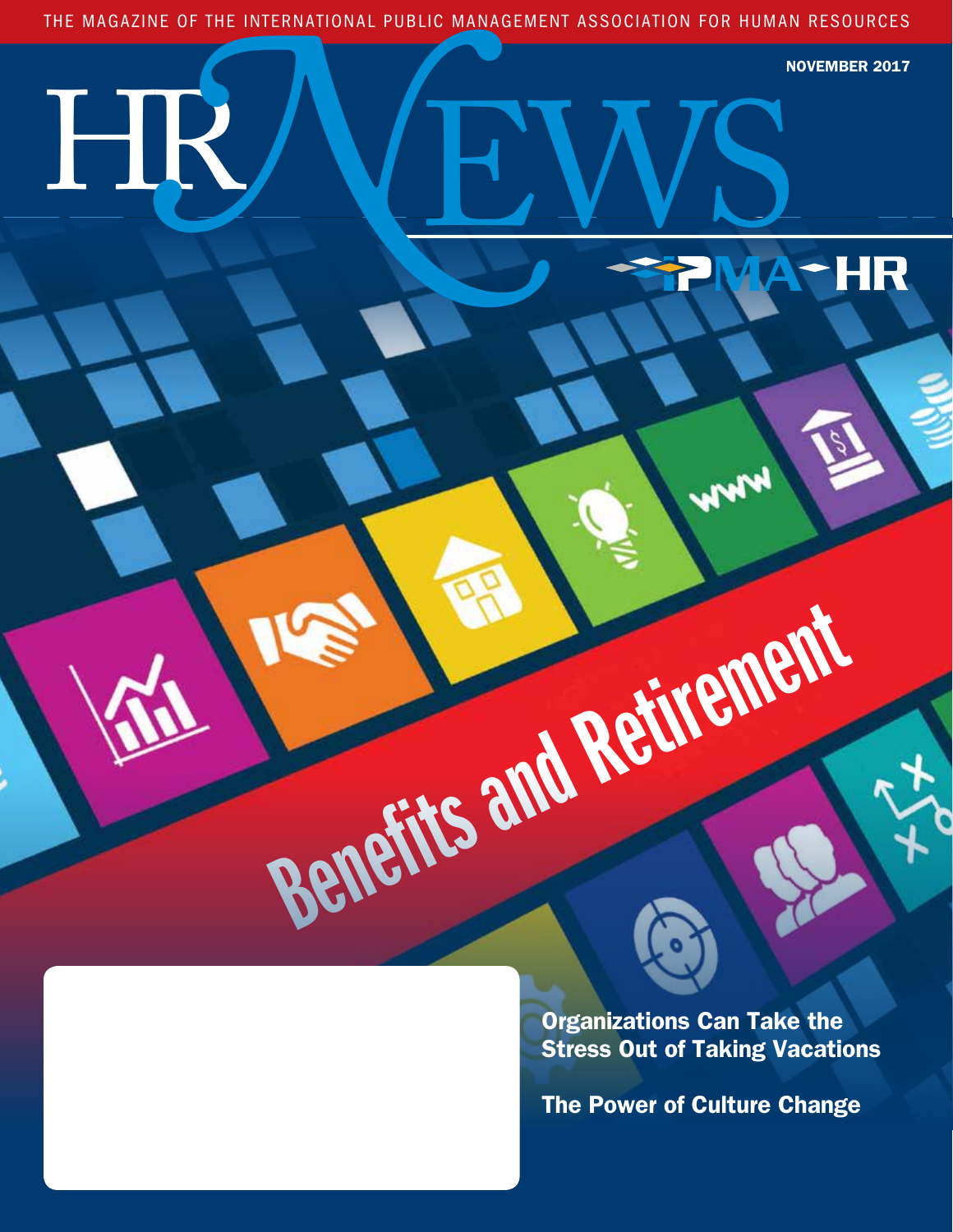**n** benefits & retirement **n** benefits & retirement **n** benefits & retirement **n** 

# Payroll Partner or Payroll Vendor: *Choose Wisely*

*By Pamela Evette*

cross all organizations, payroll is generally the single<br>most-expensive line item and has the most complicated<br>compliance requirements. While some organizations have<br>the internal bandwidth to effectively manage this proces cross all organizations, payroll is generally the single most-expensive line item and has the most complicated compliance requirements. While some organizations have not. The demand for easy payroll management options has led to an explosion of choices. From do-it-yourself software and online payroll processing to large payroll-only vendors and companies that can manage all your payroll and HR programs and systems, the selecting the most-appropriate service provider can seem overwhelming. Despite some industry claims, there is no one-sizefits-all solution. Making the right choice requires understanding what services each potential vendor or partner offers to address your organization's specific needs.

## Vendor Options

#### **Payroll Service Providers**

PSPs only handle payroll. They range from online vendors to large brick-and-mortar companies. The most basic PSPs operate in the

cloud, meaning the organizations they serve do not purchase or install any software. Payroll can be managed from anywhere, and typical services include payroll processing (including overtime, holiday pay, taxes and benefit deductions), filing and paying payroll taxes, new hire and payroll reporting, paid time off management and employee self-service. Many online PSP access their clients' existing accounting software, enterprise resource planning systems or human resource systems.

Brick-and-mortar PSPs typically offer slightly richer and more automated services and perform tasks without requiring the employer to run reports or queries. They also offer the confidence of working with a larger organization, which is important to many smaller employers.

The greatest benefit of using a PSP is that the payroll processor does all the basic work—payroll deductions, tax payments, end of year tax forms and the like—quickly and easily. However, there are vast differences in the level of service provided by PSPs.